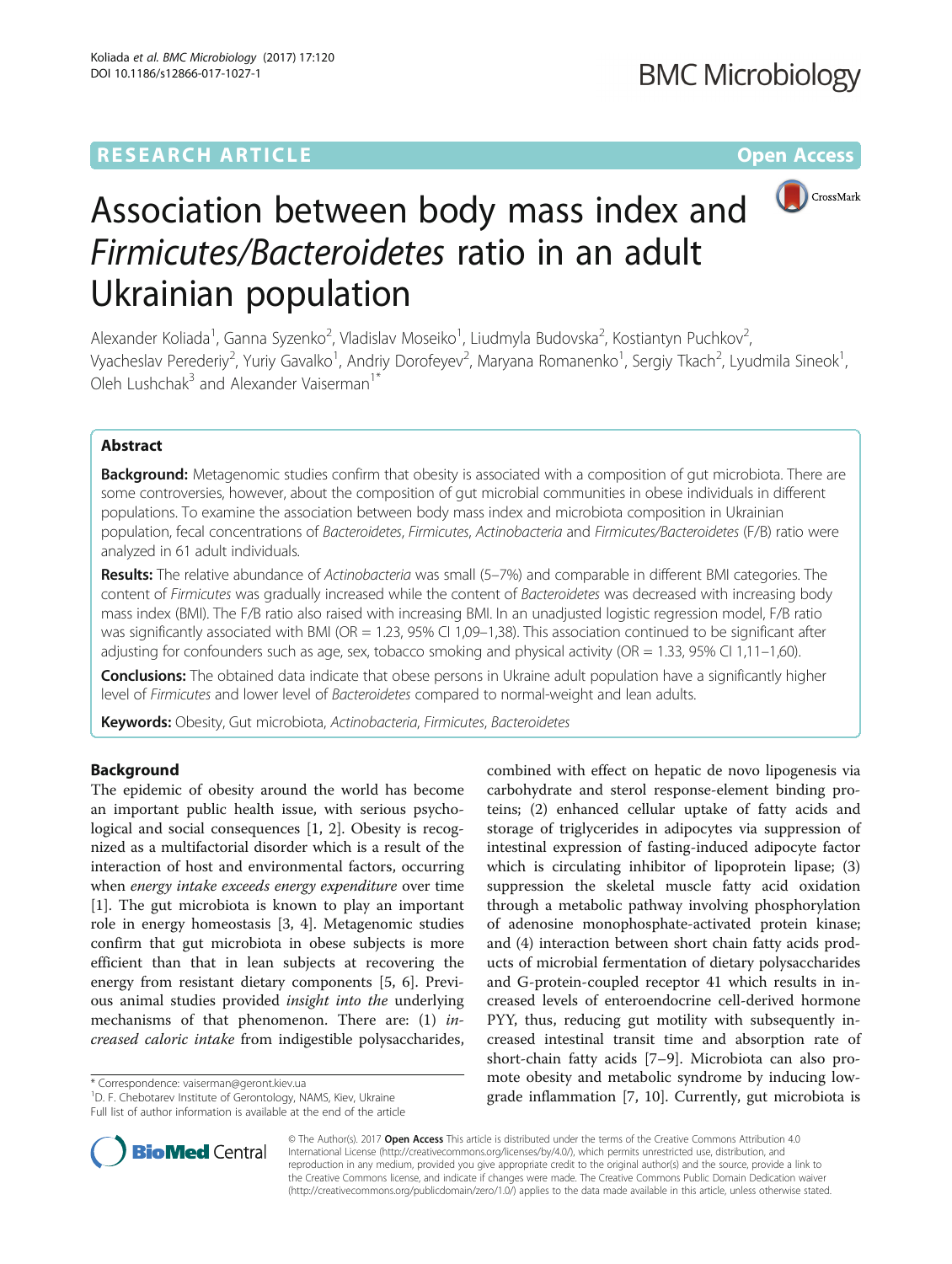<span id="page-1-0"></span>increasingly considered as a "metabolic organ" greatly affecting the organism's metabolism [[11\]](#page-4-0). According to this point of view, there is plausible reason to suppose that differences in gut microbiota may be linked to energy homeostasis, thus predicting that obese and lean individuals have distinct microbiota composition, with measurable difference in the ability to extract energy from the food and to store those energy as the fat [\[12\]](#page-4-0).

Presently, changes in intestinal microbial composition are believed to be an important causal factor in development of obesity [[13\]](#page-5-0). The most common organisms in human gut microbiota are members of the gram-positive Firmicutes and the gram-negative Bacteroidetes phyla, with several others phyla, including the Actinobacteria, Fusobacteria and Verrucomicrobia, that are present at subdominant levels [\[14](#page-5-0)]. Data obtained from animal models revealed consistent differences in the two major bacterial phyla with significant increase of the Firmicutes and decrease of the Bacteroidetes levels in ob/ob compared to wild-type mice despite a similarity in their diet and activity levels [[15\]](#page-5-0). Consistently with animal data, numerous human studies have consistently demonstrated that the Firmicutes/Bacteroidetes (F/B) proportion is increased in obese people compared to lean people, and tend to decrease with weight loss (for reviews, see [[16](#page-5-0)–[18](#page-5-0)]). Several studies, however, have produced conflicting results. Some investigations have failed to find significant differences in the F/B ratio between lean and obese humans at both baseline level and after the weight loss [[19](#page-5-0)–[24](#page-5-0)]. In some studies, the fecal concentrations of Bacteroides were positively correlated with body mass index (BMI) [\[25\]](#page-5-0), and predominance of Bacteroidetes in overweight and obese individuals was demonstrated [[26\]](#page-5-0). Most likely, these differences can be due to different environmental influences, including diet, physical activity, as well as socio-economic impacts [\[27](#page-5-0)]. Other bacterial phyla such as the Actinobacteria phylum, which is comprised of the *Bifidobacterium* genus as well as other genera, can also play role in weight gain and obesity. Indeed, in an investigation of gut microbiota of lean and obese twins, higher levels of Actinobacteria were found in obese subjects [\[28](#page-5-0)].

The associations between body weight, weight loss and changes in major bacterial groups have not been studied up to now in populations of many countries around the world, including Ukraine. The aim of present study was to assess the differences in the composition of major phyla of gut microbiota in Ukraine adults with different BMI.

# Methods

# Study population

The fecal samples were obtained from 61 healthy adult individuals (mean age 44.2 years) during the period from March to May 2016 (Additional file [1:](#page-4-0) Table S1). These subjects were grouped into four groups on the basis of their BMI: those with a BMI <18.5 kg/m<sup>2</sup> (underweight persons), those with a BMI between 18.5 and 24.9 kg/ $m^2$ (normal persons), those with a BMI between 25.0 and 29.9 kg/m<sup>2</sup> (overweight persons), and those with a BMI ≥30.0 kg/m<sup>2</sup> (obese persons). Exclusion criteria were: history of oncology or endocrinology disease, anorexia, psychiatric disorders, and acute relapse of any chronic disease. Demographic and lifestyle characteristics of studied subjects are presented in Table 1.

# Sample collection and DNA extraction

Fresh stool samples were provided by each subject in a stool container on site. Within 10 min upon defecation, the fecal sample was aliquoted and aliquots were immediately stored at 20 °C for 1 week until DNA isolation. DNA was extracted from 1.5–2 frozen stool aliquots using the phenol-chloroform method by protocol [\[29](#page-5-0)]. DNA was finally eluted in 200 μl elution buffer. The DNA quantity and quality was measured by NanoDrop ND-8000 (Thermo Scientific, USA). Samples with a DNA concentration less than 20 ng or an A 260/280 less than 1.8 were subjected to ethanol precipitation to concentrate or further purified, respectively, to meet the quality standards.

|            | Table 1 Demographic and lifestyle characteristics of study |  |  |  |
|------------|------------------------------------------------------------|--|--|--|
| population |                                                            |  |  |  |

| Variable                  | <b>BMI</b> category |               |             |           |  |
|---------------------------|---------------------|---------------|-------------|-----------|--|
|                           | < 18.5              | $18.5 - 24.9$ | $25 - 29.9$ | $\geq$ 30 |  |
|                           | n (%)               | n (%)         | n (%)       | n (%)     |  |
| Age:                      |                     |               |             |           |  |
| $20 - 39$                 | 7(22.6)             | 18 (58.1)     | 3(9.7)      | 3(9.7)    |  |
| $40 - 59$                 |                     | 6(40.0)       | 7(46.7)     | 2(13.3)   |  |
| >60                       |                     | 3(20.0)       | 6(40.0)     | 6(40.0)   |  |
| Gender:                   |                     |               |             |           |  |
| Male                      | 2(13.3)             | 7 (46.7)      | 2(13.3)     | 4(26.7)   |  |
| Female                    | 5 (10.9)            | 20 (43.5)     | 14 (30.4)   | 7(15.2)   |  |
| Tobacco smoking:          |                     |               |             |           |  |
| Never smoker              | 5(21.7)             | 9(39.1)       | 8(34.8)     | 1(4.3)    |  |
| < 30 pack-years           | 2(6.7)              | 15(50.0)      | 6(20.0)     | 7(23.3)   |  |
| $\geq$ 30 pack-years      |                     | 3(37.5)       | 2(25.0)     | 3(37.5)   |  |
| Physical activity:        |                     |               |             |           |  |
| Sedentary (PAL 1.0-1.39)  | 1(14.3)             | 2(28.6)       | 2(28.6)     | 2(28.6)   |  |
| Low active (PAL 1.4-1.59) | 1(9.1)              | 2(18.2)       | 3(27.3)     | 5(45.5)   |  |
| Active (PAL 1.6-1.89)     | 4 (12.5)            | 18 (56.3)     | 8(25.0)     | 2(6.3)    |  |
| Very active (PAL 1.9-2.5) | 1(9.1)              | 5(45.5)       | 3(27.3)     | 2(18.2)   |  |
| Total                     | 7(11.5)             | 27 (44.3)     | 16 (26.2)   | 11(18.0)  |  |

PAL physical activity level (a ratio of total energy expenditure to basal energy expenditure [\[33](#page-5-0)])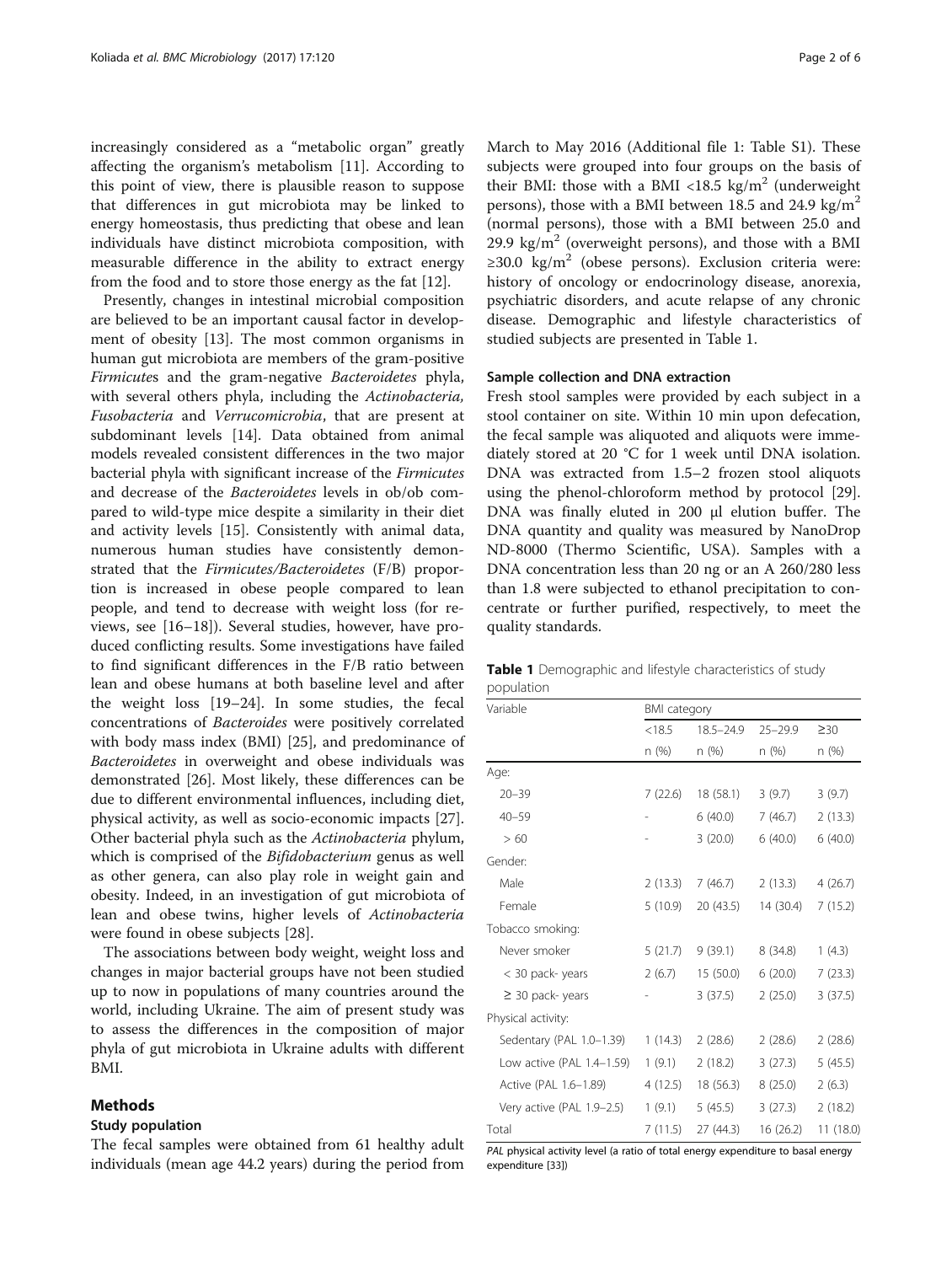# Oligonucleotide primers

Quantification of different taxa by qPCR using primers targeting the 16S rRNA gene, specific for Firmicutes, Actinobacteria and Bacteroidetes, as well as universal primers was performed. The primer sequences were:

Bacteroidetes:

798cfbF AAACTCAAAKGAATTGACGG (Forward). and cfb967R GGTAAGGTTCCTCGCGCTAT (Reverse), Firmicutes:

928F–firm TGAAACTYAAGGAATTGACG (Forward). and 1040FirmR ACCATGCACCACCTGTC (Reverse), Actinobacteria:

Act920F3 TACGGCCGCAAGGCTA (Forward).

and Act1200R TCRTCCCCACCTTCCTCCG (Reverse), and universal bacterial 16S rRNA sequences:

926F AAACTCAAAKGAATTGACGG (Forward).

and 1062R CTCACRRCACGAGCTGAC (Reverse).

# PCR amplification

PCR reaction was performed in real-time thermal cycler Rotor-Gene 6000 (QIAGEN, Germany). The PCR reaction conditions consisted of an initial denaturing step of 5 min at 95 °C, 30 cycles of 95 °C for 15 s, annealing for 15 s and 72 °C for 30 s, and a final elongation step at 72 °C for 5 min. Every PCR reaction contained 0.05 units/μl of Taq polymerase (Sigma Aldrich), 0.2 mM of each dNTP, 0.4 μM of each primer,  $1 \times$  buffer,  $\sim$  10 ng of DNA and water to 25 μl [\[30](#page-5-0)]. Samples were amplified with all primer pairs in triplicates. The Cts (univ and spec) were the threshold cycles registered by the thermocycler. The average Ct value obtained from each pair was transformed into percentage with the formula [[28](#page-5-0)].

# Identification of microbial composition

Determination of microbial composition at the level of major microbial phyla was carried out by identification of total bacterial DNA, and DNA of Bacteroidetes, Firmicutes and Actinobacteria was performed with quantitative real-time PCR (qRT-PCR), using gene-targeted primers.

# Statistical analysis

Statistical analysis was performed using the software STATISTICA 11.0. Shapiro–Wilk test was performed to test the normality of the distribution of all the quantitative variables studied. Since variables did not followed normal distribution, non-parametric methods were selected for further analysis of the data such as Spearman's correlation and multivariate logistic regression. To identify the statistical difference among the BMI categories, median abundances of each phylum were compared by the Kruskal-Wallis test.

# Results

The relative abundance of the major microbial phyla substantially varied between different BMI categories. The relative abundance of Actinobacteria was small (5–7%) and comparable in different BMI categories. The content of *Firmicutes* was gradually increased, while the content of Bacteroidetes was decreased with increasing BMI; the F/B ratio also raised with increasing BMI (Table 2, Figs. [1](#page-3-0) and [Fig. 2\)](#page-3-0).

The lower and upper quartiles are given in parenthesis after the median values. To identify the statistical difference among the BMI categories, median abundances were compared by the Kruskal-Wallis test.

The age and sex composition was different in various BMI groups (see Table [1\)](#page-1-0). So, they could be confounding factors and affect the association between F/B ratio and BMI. Therefore, the adjustment for these factors as well as for smoking and physical activity levels was performed by multivariate logistic regression model. In an unadjusted logistic regression model, F/B ratio was significantly associated with BMI. Those persons who had F/B ratio  $\geq 1$ , were 23% more likely to be overweight than those who had F/B ratio < 1 (OR = 1.23, 95% CI 1,09-1,38,  $p < 0.0001$ ). This association continued to be significant after adjusting for all confounders examined ( $OR = 1.33$ , 95% CI 1,11-1,60,  $p < 0.0001$ ).

# **Discussion**

Consistently with many other studies [[16](#page-5-0)–[18, 31](#page-5-0)], we found significant increase in relative abundance of Firmicutes and higher F/B ratio in overweight and obese persons in Ukraine population. It is well known from many animal and human studies that obesity is associated with a composition of gut microbiota. There are some controversies, however,

Table 2 Median abundance and interquartile range of each phylum across each of the BMI categories

| BMI category   |                |                |                |      |  |
|----------------|----------------|----------------|----------------|------|--|
| < 18.5         | 18.5-24.9      | 25-29.9        | $\geq 30$      |      |  |
| $5(3-6)$       | $6(4-9)$       | $6(3.5-8)$     | $6(4-11)$      | .707 |  |
| $35(22-37)$    | $32(29-43)$    | $48(33 - 56)$  | 52 (36-56)     | .010 |  |
| 47 (35 - 54)   | $42(34-46)$    | 38 (29-47)     | $33(25-38)$    | .016 |  |
| $0.7(0.6-0.7)$ | $0.8(0.7-1.0)$ | $1.3(0.7-2.0)$ | $1.6(1.1-2.2)$ | .005 |  |
|                |                |                |                |      |  |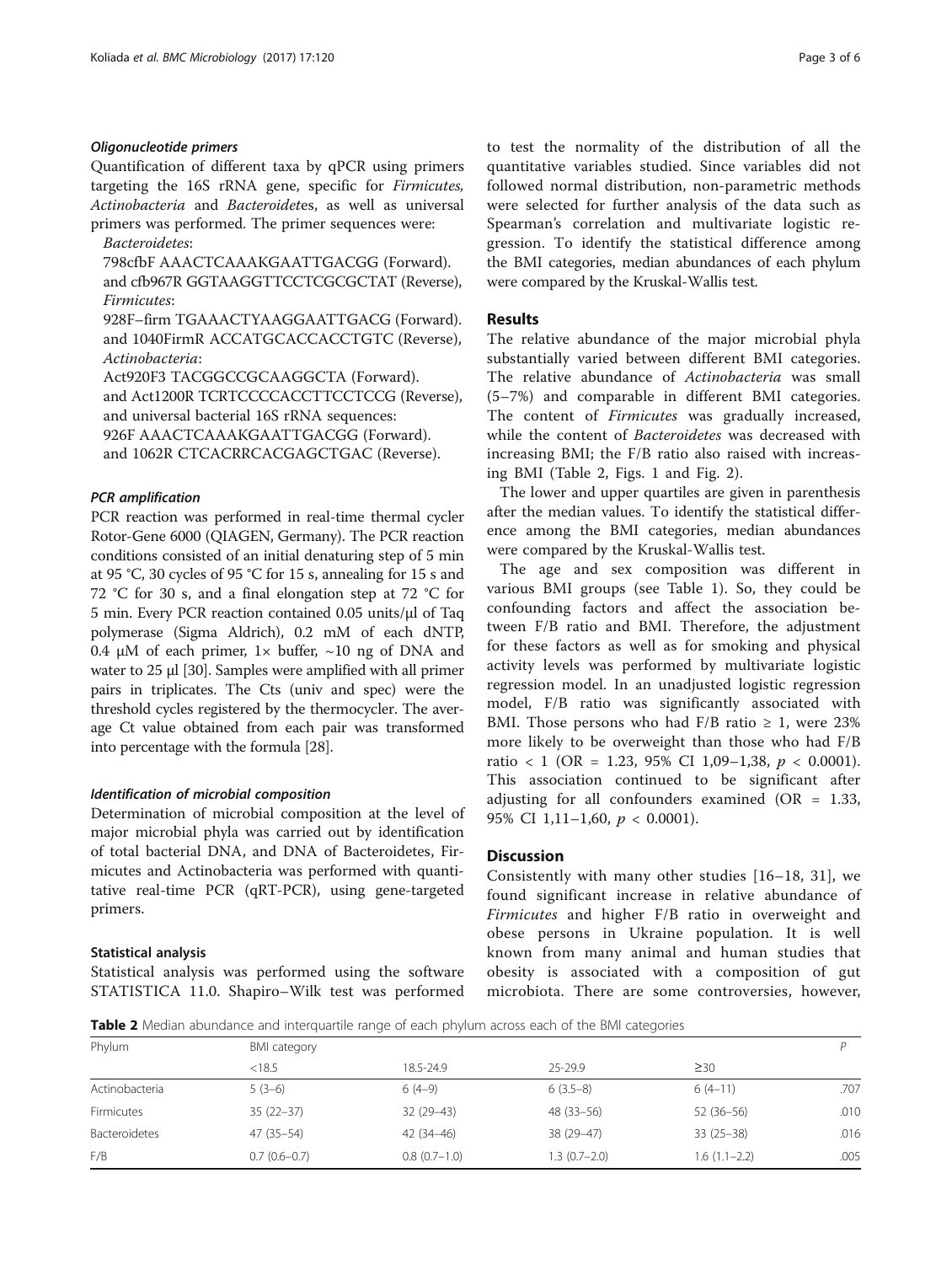<span id="page-3-0"></span>

about significance of the F/B ratio, as well as about the impact of Actinobacteria level, on the development of obesity. A possible explanation for our findings is that Firmicutes are more effective as an energy source than Bacteroidetes, thus promoting more efficient absorption of calories and subsequent weight gain [[5](#page-4-0), [6](#page-4-0)]. In a study by Turnbaugh et al. [[27](#page-5-0)] conducted in obese and lean twins, it has been shown that Firmicutes were dominant in the microbiomes

of obese subjects, which were also enriched with genes known to be associated with nutrient transporters, while a higher relative abundance of Bacteroidetes and an enrichment of genes linked to carbohydrate metabolism was found in microbiomes of lean twins.

Results from several studies, however, are inconsistent with these findings. For example, the ratio of Firmicutes to Bacteroidetes was shifted in favor of the Bacteroidetes

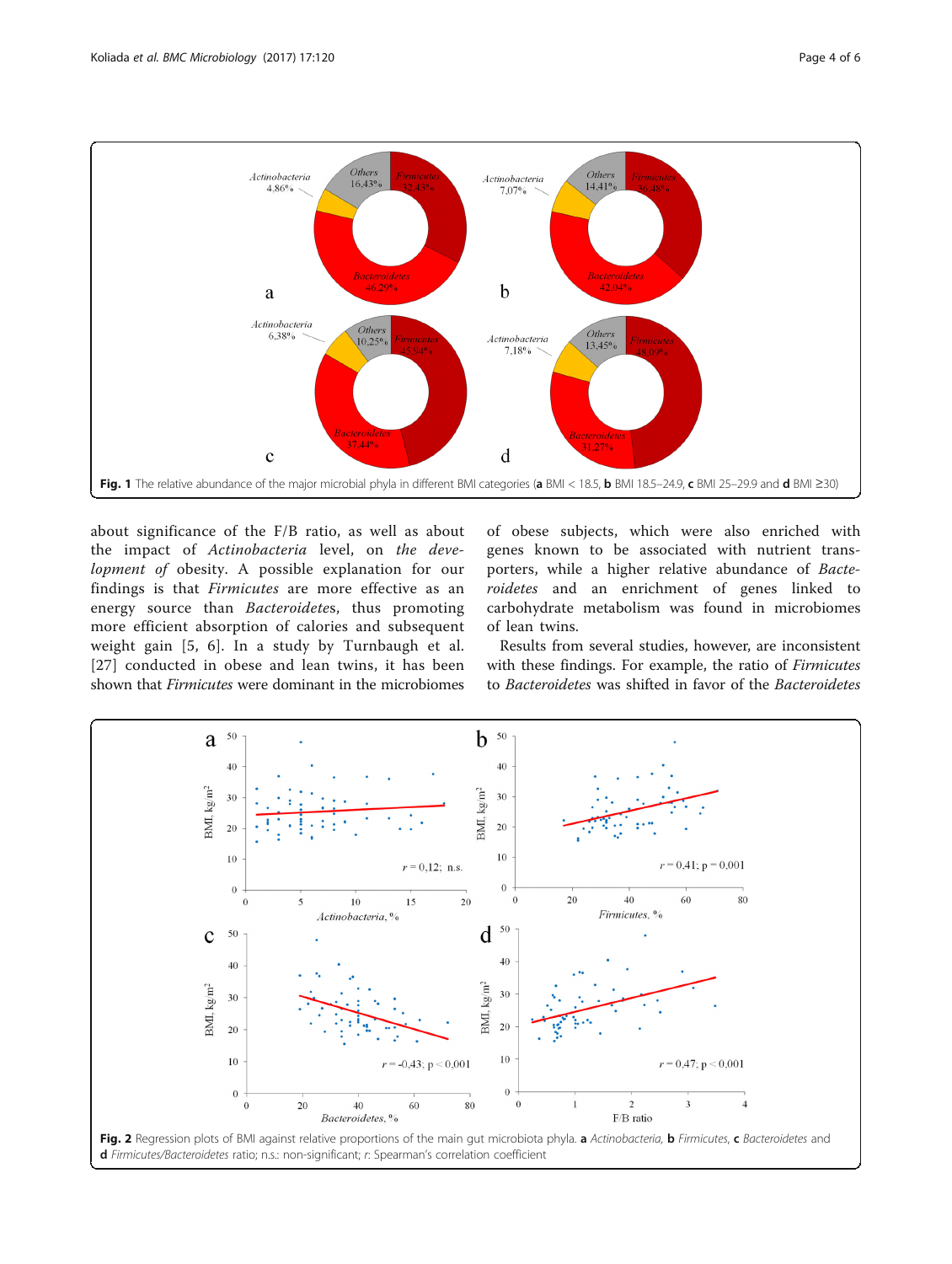<span id="page-4-0"></span>in overweight and obese subjects in the Schwiertz et al. [[26\]](#page-5-0) research. Another possible explanation for our findings could be the association between the relative proportion of gut anaerobic bacteria and blood glucose levels. Indeed, higher blood glucose levels were found to be negatively associated with relative proportion of Bacteroides in the gut of elderly people [\[32\]](#page-5-0). It seems important because higher blood glucose level is key component of metabolic syndrome. In addition, the characteristics of microbiome composition revealed in our study could, at least partly, be explained by the dietary habits in the Ukraine population. In particular, they likely can be attributed to the consumption of rye bread which is known to be more commonly eaten in Eastern Europe than in Western Europe, as well as of pork fat ("salo"). In future studies, we plan to investigate the dietary effects on the intestinal microbiota composition in the population of Ukraine.

One limitation of our study is that analyses were performed in stool samples, whereas the main part of nutrients is known to be absorbed in small intestine. The analysis of proximal gut microbiota may be more appropriate for investigation of the effects of gut bacteria on body weight and metabolic changes [\[21](#page-5-0), [25\]](#page-5-0). These issues should be addressed in future research. In addition, we plan further investigation of the link between BMI and microbiome composition in Ukrainian population at the lower taxonomic levels.

# Conclusion

The data obtained in our study indicate that obese persons in Ukrainian adult population have a significantly higher level of Firmicutes and lower level of Bacteroidetes compared to normal-weight and lean adults. These findings from Ukraine population are consistent with findings from other populations.

# Additional file

[Additional file 1: Table S1.](dx.doi.org/10.1186/s12866-017-1027-1) Provides the individual data on the gender, age, anthropometric indices and relative abundance of the major microbial phyla in the study subjects. (XLSX 14 kb)

#### Abbreviations

BMI: Body mass index; F/B ratio: Firmicutes/Bacteroidetes ratio; PAL: Physical activity level; qRT-PCR: Quantitative real-time PCR

# Acknowledgment

The authors would like to thank Dr. Natalya Koshel for valuable statistic advice.

# Funding

This work was funded by National Academy of Medical Sciences of Ukraine and performed within the frame of the research program No. 0113 U002119 of D. F. Chebotarev Institute of Gerontology, Kiev, Ukraine. The funders had no role in the study design, data collection, analysis and interpretation of the data, decision to publish, or preparation of the manuscript.

# Availability of data and materials

The data sets supporting the results of this report are included within the article and in an additional file.

# Authors' contributions

AK, GS, VP, AD, ST were involved in experimental design. GS, LB, KP, YG, MR and LS assembled the population and performed the sampling. AK, VM and OL were involved in the molecular procedures. AK, GS, KP, YG and AV analyzed the data. AK, GS, LB, KP, MR and AV wrote and edited the paper. AV performed final editing of the paper. All authors have read and approve of the final version of the manuscript.

# Competing interests

The authors declare that they have no competing interests.

# Consent for publication

Not applicable.

### Ethics approval and consent to participate

The research complied with the standards and recommendations for biomedical research involving human subjects adopted by the 18th World Medical Assembly, Helsinki, Finland, June 1964 and the 59th Meeting, Seoul, 2008. Informed written consent was obtained from all participants prior to enrollment with approval by the Ethics Committee of D. F. Chebotarev Institute of Gerontology, NAMS of Ukraine and O.O. Bogomolets National Medical University.

All participants gave written informed consent to provide a stool sample and to the availability of the stored samples for additional bioassays after the study protocol was fully explained.

# Publisher's Note

Springer Nature remains neutral with regard to jurisdictional claims in published maps and institutional affiliations.

#### Author details

<sup>1</sup>D. F. Chebotarev Institute of Gerontology, NAMS, Kiev, Ukraine. <sup>2</sup>O.O. Bogomolets National Medical University, Kiev, Ukraine. <sup>3</sup>Vasyl Stefanyk Precarpathian National University, Ivano-Frankivsk, Ukraine.

# Received: 30 September 2016 Accepted: 9 May 2017 Published online: 22 May 2017

# References

- 1. Hill JO, Wyatt HR, Peters JC. Energy Balance and Obesity. Circulation. 2012; 126:126–32.
- 2. Apovian CM. The obesity epidemic understanding the disease and the treatment. N Engl J Med. 2016;374:177–9.
- 3. Bakker GJ, Zhao J, Herrema H, Nieuwdorp M. Gut microbiota and energy expenditure in health and obesity. J Clin Gastroenterol. 2015;49(Suppl 1): S13–9.
- 4. Gérard P. Gut microbiota and obesity. Cell Mol Life Sci. 2016;73:147–62.
- 5. Turnbaugh PJ, Ley RE, Mahowald MA, Magrini V, Mardis ER, Gordon JI. An obesity-associated gut microbiome with increased capacity for energy harvest. Nature. 2006;444:1027–31.
- 6. Krajmalnik-Brown R, Ilhan ZE, Kang DW, DiBaise JK. Effects of gut microbes on nutrient absorption and energy regulation. Nutr Clin Pract. 2012;27:201–14.
- 7. Rial SA, Karelis AD, Bergeron KF, Mounier C. Gut microbiota and metabolic health: the potential beneficial effects of a medium chain triglyceride diet in obese individuals. Nutrients. 2016;8:281.
- 8. den Besten G, van Eunen K, Groen AK, Venema K, Reijngoud DJ, Bakker BM. The role of short-chain fatty acids in the interplay between diet, gut microbiota, and host energy metabolism. J Lipid Res. 2013;54:2325–40.
- 9. Festi D, Schiumerini R, Eusebi LH, Marasco G, Taddia M, Colecchia A. Gut microbiota and metabolic syndrome. World J Gastroenterol. 2014;20:16079–94.
- 10. Chassaing B, Gewirtz AT. Has provoking microbiota aggression driven the obesity epidemic? BioEssays. 2016;38:122–8.
- 11. Caitriona M, Guinane CM, Cotter PD. Role of the gut microbiota in health and chronic gastrointestinal disease: understanding a hidden metabolic organ. Ther Adv Gastroenterol. 2013;6:295–308.
- 12. Turnbaugh PJ, Gordon JI. The core gut microbiome, energy balance and obesity. J Physiol. 2009;587:4153–8.